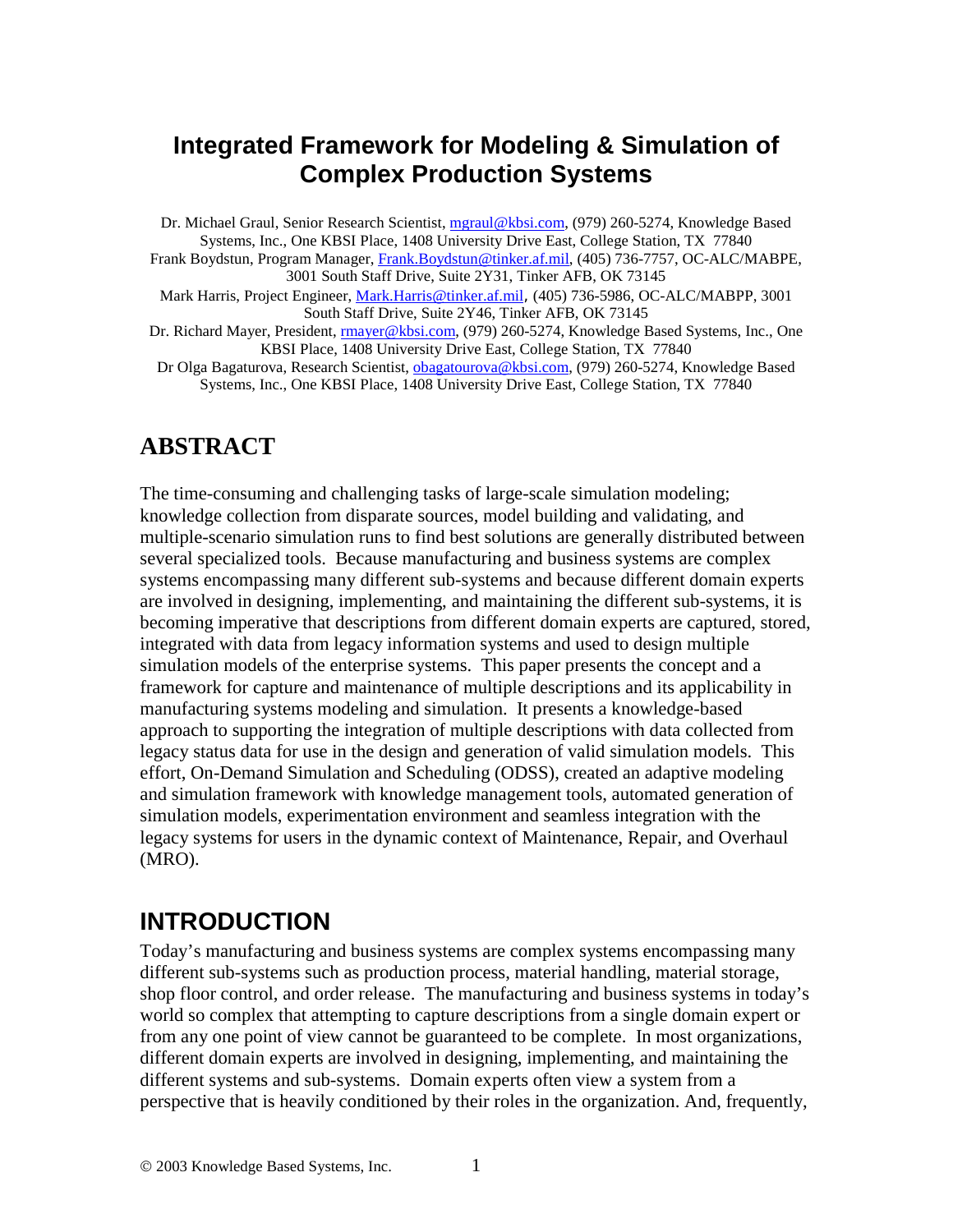a domain expert may have detailed knowledge involving only some aspects of the system. It is therefore becoming more and more imperative that the descriptions from different domain experts are captured, stored, and used toward designing realistic simulation models of manufacturing systems. In addition the time frame within which a simulation result is needed to support decision-making has continued to shrink. The focus of this paper is to present the concept of an integrated environment to capture multiple descriptions, extract model architecture and parametric data from legacy enterprise planning and monitoring systems, and generate manufacturing systems models and simulations to address questions in "real-time". The knowledge based approach to integrating multiple descriptions with legacy data in order to generate a valid model is the result of many years of research in the process and logic of the human skill in model design, and the representation of the system description in a model independent fashion. Basic technology components implemented in the ODSS tool include (i) process knowledge collection based on the IDEF3 method that creates a library of reusable "template" models; (ii) automated simulation model generation which results in the generic process models customized for each individual entity; (iii) convenient experimentation environment including Wizards that guide the user through the model instrumentation steps and provides him with default options; (iv) a web-based graphical user interface that enables sharing of the simulation results and on-line collaboration; (v) data exchange with legacy databases and with MS office tools, MS Project $\odot$  and Excel $\odot$ . The components in the ODSS system have been refined by implementing actual selfmaintaining, on-demand simulation capability in the inherently complex maintenance, repair, and overhaul (MRO) environment.

Delivering a single interface, web-based, integrated framework of legacy data sources, knowledge management tools, automated generation of simulation model, and experimentation guidance for a non-technical user in the very dynamic and tumultuous MRO context of large aircraft systems is the context of the current ODSS project. Technical enablers and components included: 1) the IDEF3 Process Capture Method  $(ProSim<sup>TM</sup>)$ ; 2) the ontology driven description capture environment  $(TAV<sup>TM</sup>)$ , 3) a rulebased simulation execution engine ( $eSim<sup>TM</sup>$ ), 4) a simulation based planning and scheduling engine (WorkSim<sup>TM</sup>), and 5) a simulation configuration advisor (SimWizard  $TM$ ).

The technical viability of the approach has been successfully validated at the Oklahoma Air Logistics Center through application on the E-3 Programmed Depot Maintenance, Avionics repair daily shop scheduling, KC 135 Dock Plan Analysis, and B1-B Major Job Labor Utilization Analysis.

## *Background*

The importance of multiple views in information systems related disciplines has been recognized by several authors. For instance, in software engineering literature, the need to use multiple views of the software architecture (system developer and system user views) was emphasized early on and has been carried through to the concept of frameworks of systems architectures. Database management system (DBMS) researchers, in particular, have explored the concept of multiple views in great detail. In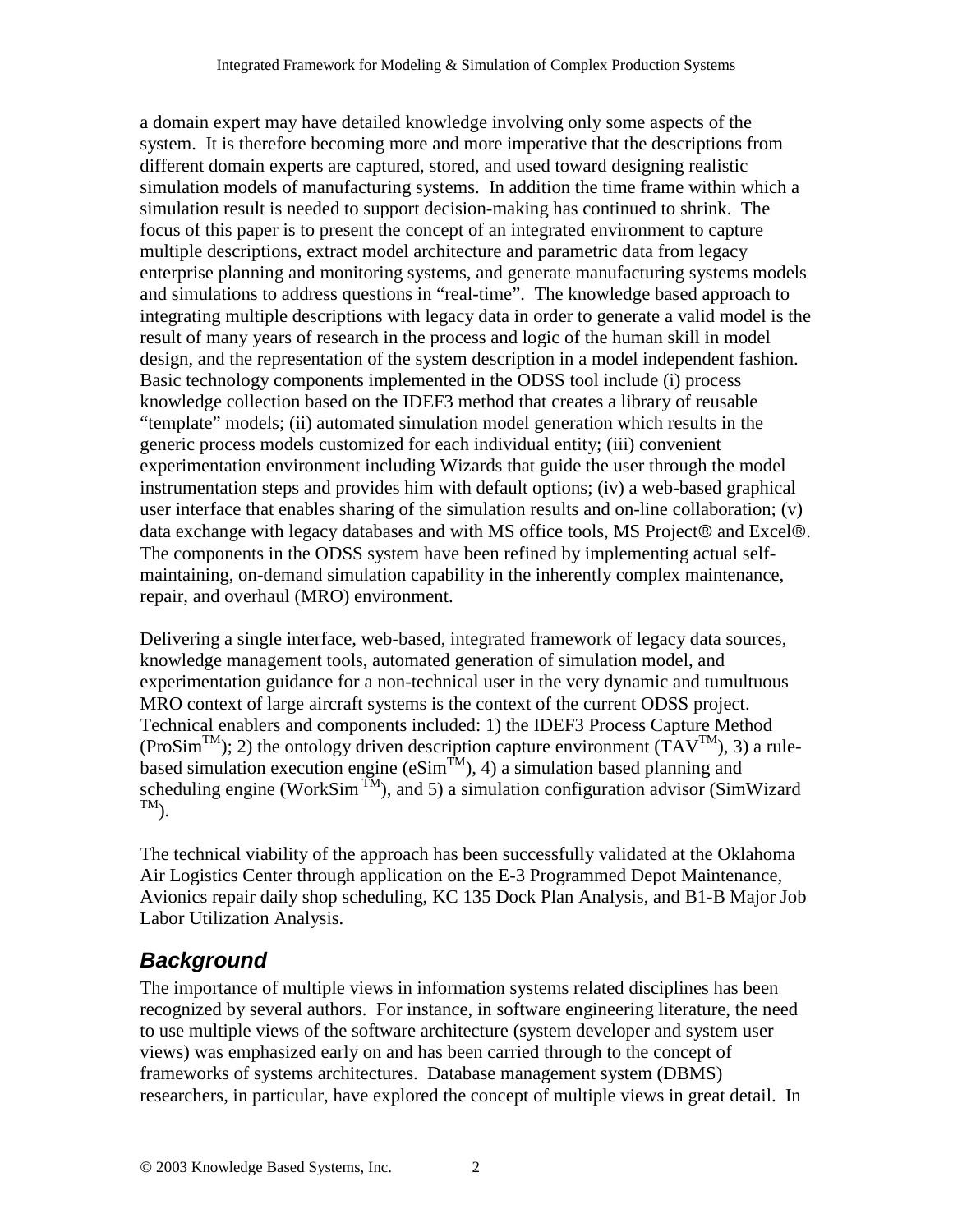the context of modeling and simulation, the notion of multiple views has mostly been focused on the underlying worldviews embodied in a particular modeling language. The simulation tools that are available today provide support (although limited) in modeling some sub-systems (like process system and material handling systems in AutoMod), but they do not provide support for modeling a system from different views or at multiple levels of abstraction.

There are two primary advantages in the use of multiple descriptions in generating simulation models.

- 1. Models generated from multiple descriptions tend to be more realistic and efficient in answering questions about the system. This is because multiple descriptions provide more information than a single description and highlight biases present in a domain expert's understanding of a situation. The way a problem is viewed drastically influences the way a problem is solved.
- 2. Multiple descriptions facilitate the model design process itself. Because multiple descriptions provide more information than a single description, they will greatly aid the conceptual model design process.

Our approach in attempting to unify multiple views is unique in the sense that it is *description-driven*. This approach is based on the premise that problem situations drive the capture of descriptions about the system and the set of questions that needs to be answered. This evolving system description base will be maintained by a knowledge based tool allowing facts about the system to be captured and consequently carried over or shared between analysis situations. This approach shifts the focus to reuse of the *facts* on which the model is based, instead of the *models* themselves. The description-driven approach toward building simulation models is based on the Air Force IDEF3 method (www.idef.com).

# *Challenges of the MRO Domain*

MRO management is highly unpredictable and complex. Over 200 engineering support requests (202s) are made per month just for the KC-135s, and at least 10% of the changes are made late in the depot cycle (at post-dock)--this for a process whose basic nature precludes detailed knowledge of the existing work content prior to initiation of the repair work. Modeling is the only way to understand such complex systems. Decision makers at different levels require different degrees of abstraction. There is no "silver bullet" that serves all purposes. To be effective, a modeling environment must interoperate with the myriad of existing systems through a common portal. Moreover, the modeling environment must provide a running picture of change--from current baseline to desired future baseline. An immersive –road map is necessary to identify future actions and provide the type of situation attunement necessary to move from the current baseline and realize the desired "world" state. Simulation provides the mechanism for managing change.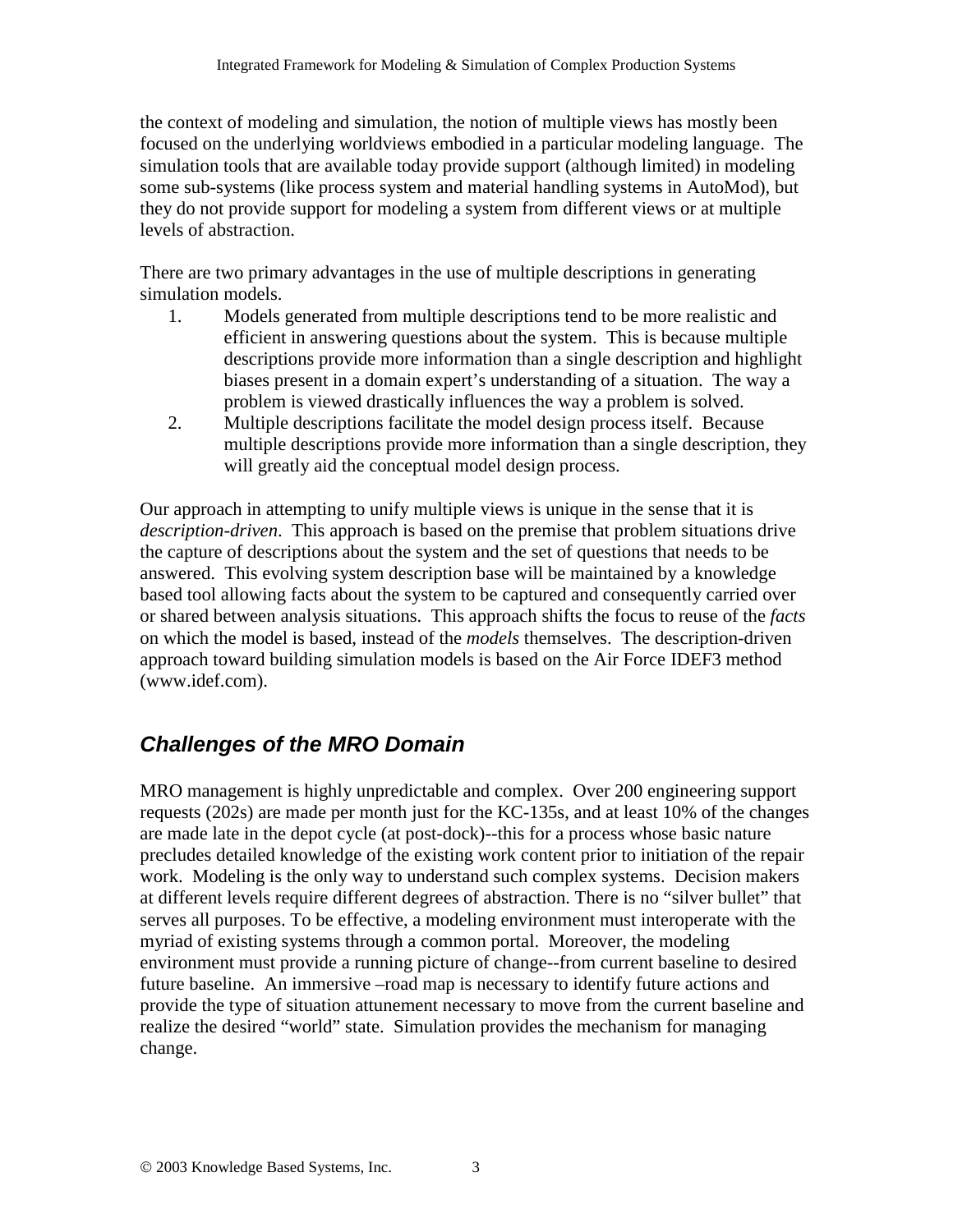Customer satisfaction is based largely upon the stability of the product. In the world of Maintenance, Repair, and Overhaul (MRO), variation is the hard reality—means and medians are the abstractions. Inability to squeeze out and eliminate the variability in the process generates instability in the system and, subsequently, loss of customer goodwill.

Current depot-based planning and scheduling systems require that the time to repair be quantifiable and used in subsequent planning, resource acquisition and coordination, and scheduling activities. However, the mean and median are gross abstractions for the highly variable nature of the repair work. The time to repair is based upon several populations of failed and/or aging items. The composite distribution—constructed and used in practice due to the inadequacies of the MRO information acquisition mechanisms—exhibits such a large (wide ranging) variance that any point estimate used to describe the distribution is basically arbitrary and of no consequence. Work content inspections result in no fewer than six types of outcomes:

- Nothing is wrong,
- A little direct labor is necessary to correct the deficiency;
- A little direct labor and indirect material is needed:
- More direct labor and direct material is required;
- Go ask for help (this is not covered) to generate an engineer support request [202], and

• Reiterative (another inspection is needed due to results of this one). This information remains with the mechanic and/or supervisor. To the planner, it appears that variability has no bounds (to the mechanic, the variability for the "time to repair" measures is very large) and that each part is its own population (each new type of work seen requires changes to the resources). New facilities and GSE need to deal with (i) unforeseen fleet grounding events and (ii) new item configurations. Moreover, (i) new skills are needed within the labor force in order to perform tasks efficiently and consistently and (ii) new parts/part acquisition methods are needed to deal with the repair of items that have exceeded their original design life. Hence, current planning and scheduling systems are flying blind – not because data cannot be collected, but *because the right data is not being collected*.

The figure below illustrates what is seen and unseen by the legacy depot information systems.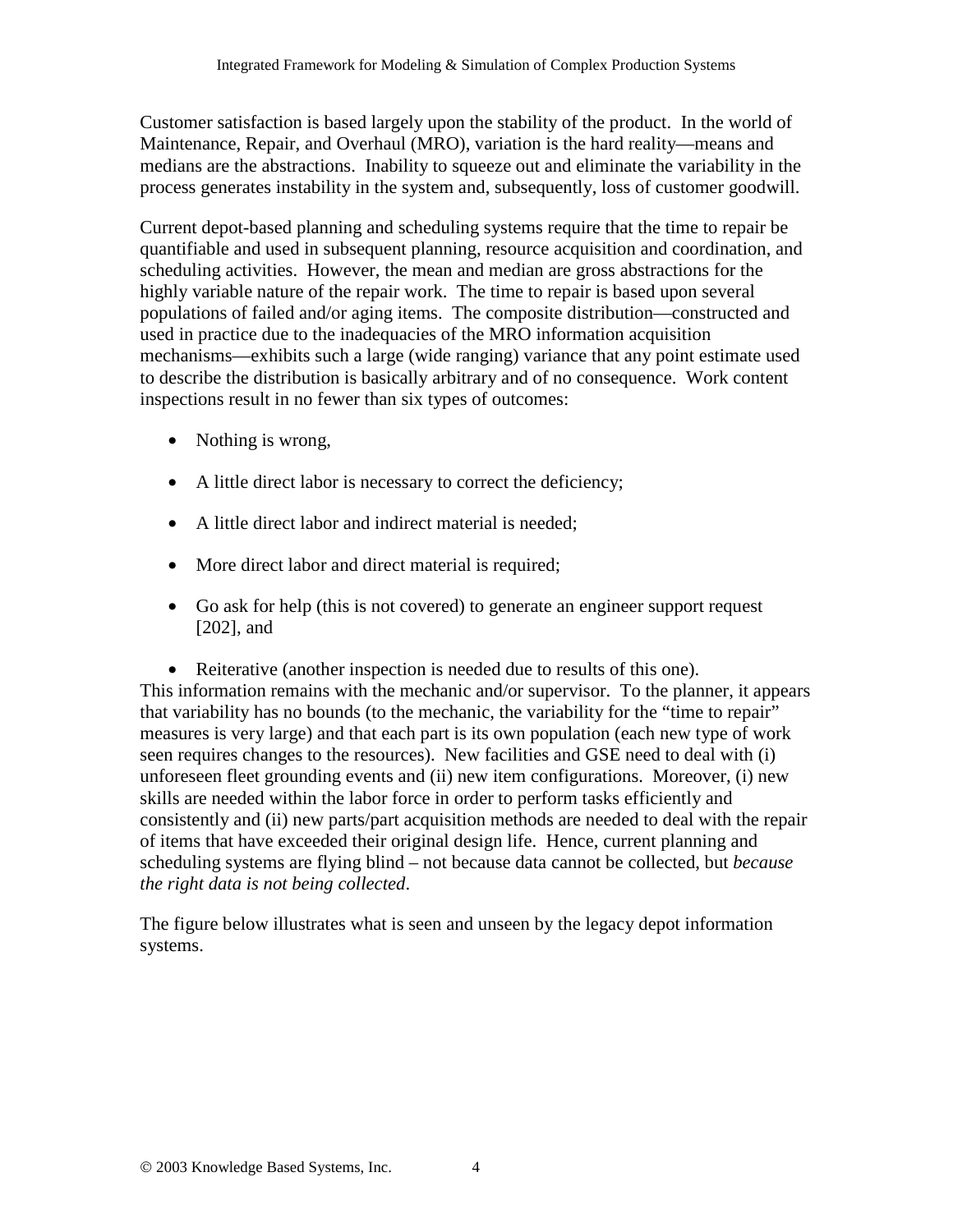

**Figure 1: Legacy Depot Data Systems Visibility**

Further, aging systems are those systems that are in the process of, or are at the end of, their designed lives. MRO of aging systems is a perpetual battle between the desire to bring the work item (through repair) into a state of "as new" and the desire to mitigate costs and time constraints and return the work item to the field "as capable." The figure below summarizes the aging phenomenon superimposed on the classic failure curve model.



**Figure 2: Aging Phenomenon versus Classic Failure**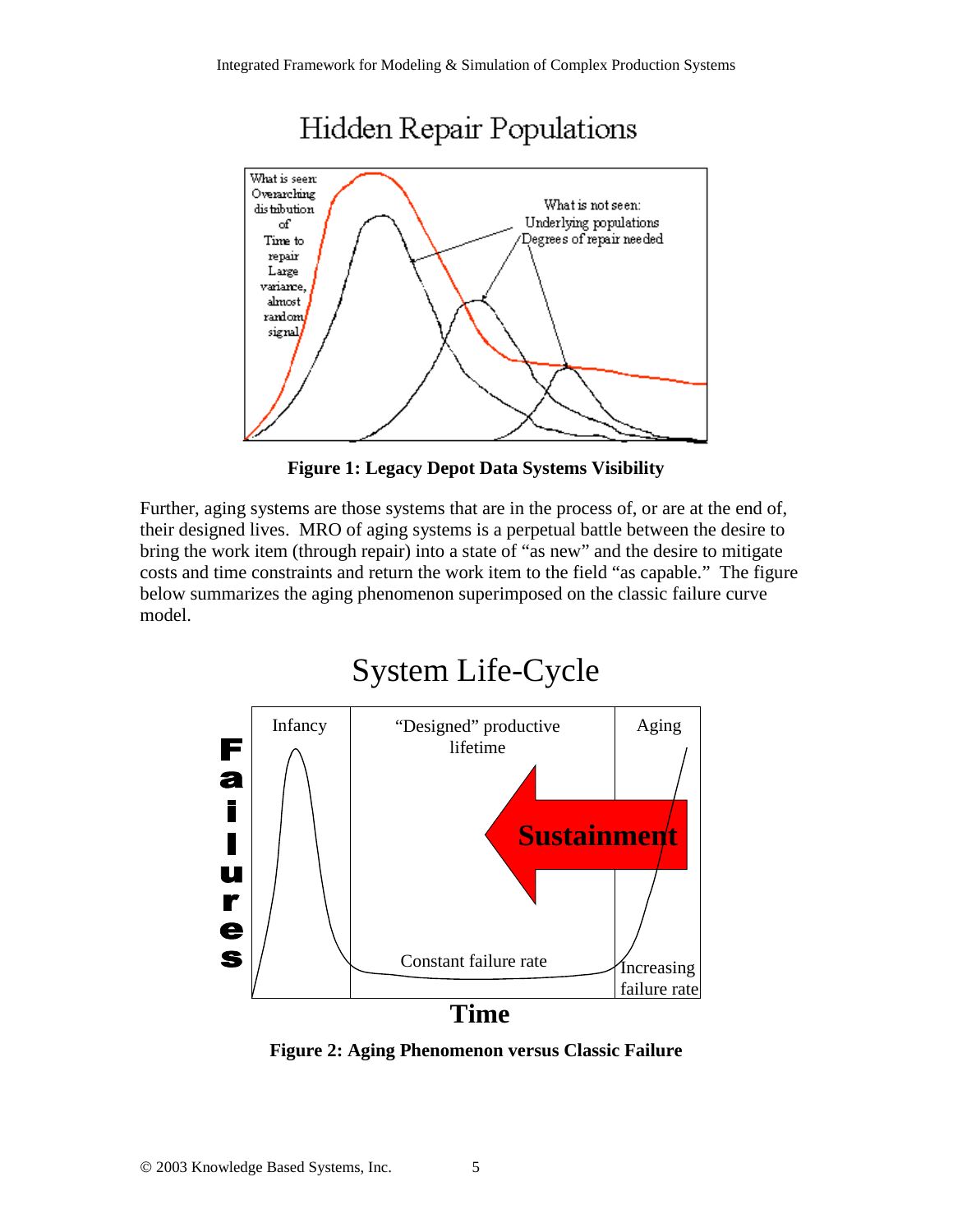# **ODSS Solution Concept**

The central innovations on which ODSS is based include a set of enabling technologies that lead to adaptive reconfiguration of simulation models over extended periods of time. The adaptive reconfiguration and optimization are accomplished by the innovative application of soft computing and knowledge discovery techniques. The technical viability of these enabling mechanisms has been proven by implementations of intelligent simulation reconfiguration agents in multiple application domains.

A chart of the basic technology components is shown below. ODSS is a system of technologies that collectively enable the user to develop, on demand, a simulation-based analysis, planning, and scheduling capability from their desktop for the purpose of process-centric capacity constrained analysis and schedule generation. The tool-suite is targeted for near, mid, and far term planning and scheduling decision scenarios. Each component in the ODSS system has been designed specifically to address issues germane to the logistics and MRO environment. The subsequent paragraphs introduce each component and its role in the ODSS paradigm.

# ODSS Technology Components



**Figure 3: ODSS Technology Components**

## **TEAMS**

TEAMS is a re-configurable and scalable framework for spaceport operations analysis (including process modeling, simulation, asset management, scheduling, and productprocess-technology dependencies) for NASA Kennedy Space Center. Because it operates over the Internet and uses a generic web-browser as a client, the TEAMS solution provides platform-independence and enables collaborative process design and systems modeling and analysis over geographically dispersed locations.

## **eTEAM**

The eTEAM tool was designed to support the enterprise wide technology portfolio management and systems development based on frameworks of systems architectures. The tool offers web-based collaboration capability to the users in support of the complete system analysis, engineering, development, deployment and support lifecycle. The ultimate goal of the ODSS is to reuse these systems architectures as the baseline system descriptions for generation of analysis supporting design trade studies and decision support applications supporting systems operation management. In addition, each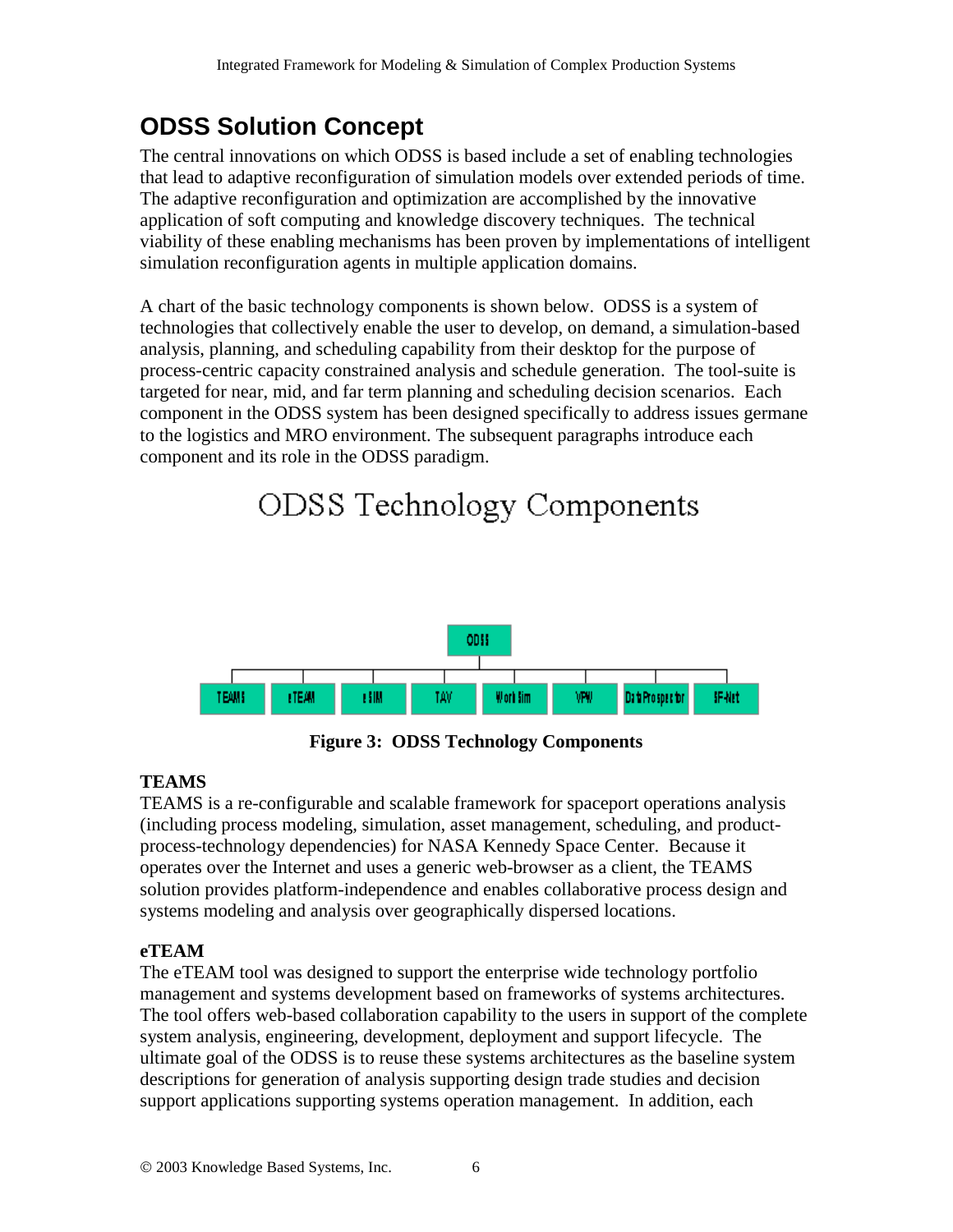analysis assignment can, in fact, be treated as a "system development" in eTEAM. Thus its planning, budgeting, execution, maintenance and management can be handled with the support of the eTEAM tool.

#### **eSIM**

The eSIM technologies comprise a class of hybrid rule-based, discrete-event, and continuous model processing engines. These engines have been developed from to address shortfalls in the currently available technologies used to simulate operational rules and policy dominated systems architectures in MRO and other logistics operations.

#### **TAV**

The TAV technology serves as the core information backbone and relation manager for the ODSS tool-suite. The underlying architecture of the TAV uses meta-data concepts to allow for the design and generation of domain specific description capture capabilities / components that are then used to capture the evolving system descriptions needed to support expansion of the ODSS application into new domains. This provides a scalability to ODSS in addition to its high re-use capability.

#### **WorkSim**

WorkSim automates the generation of planning and scheduling applications using simulations generated off of domain descriptions. This automated generation capability offers the option to generate multiple solutions and identify the cost/performance tradeoffs for each solution. The ODSS scheduling engine leverages key features of the WorkSim deployed capability.

#### **VPW**

The VPW component addresses the need for a web-based graphical user interface that expedites constraint capture, alternative formulation, experiment definition, and analysis result presentations/visualization. The VPW provides an important collaboration enabling capability for the ODSS.

#### **DataProspector / Personal Data Prospector**

KBSI's DataProspector™ toolkit provides automated support for different activities in the "knowledge discovery" process inherent in ODSS, including (i) problem definition, (ii) data preparation and validation (including data assessment and repair), (iii) data mining, (iv) analysis result integration, and (v) result interpretation and knowledge delivery. The DataProspector<sup>™</sup> is currently being deployed in many different datamining applications in both large-scale and data-constrained situations. This capability to adapt to knowledge discovery in data-sparse environments and the ability to support text, signal, and image inputs as well as transactional data inputs is key to supporting the ODSS requirements.

# **The B1B Capacity Planning Implementation**

ODSS technology has been applied to the modeling and simulation of the B1 production line at Tinker Air Force Base. The developed tool provides Production Engineers with an advanced environment that allows them to significantly raise the efficiency of their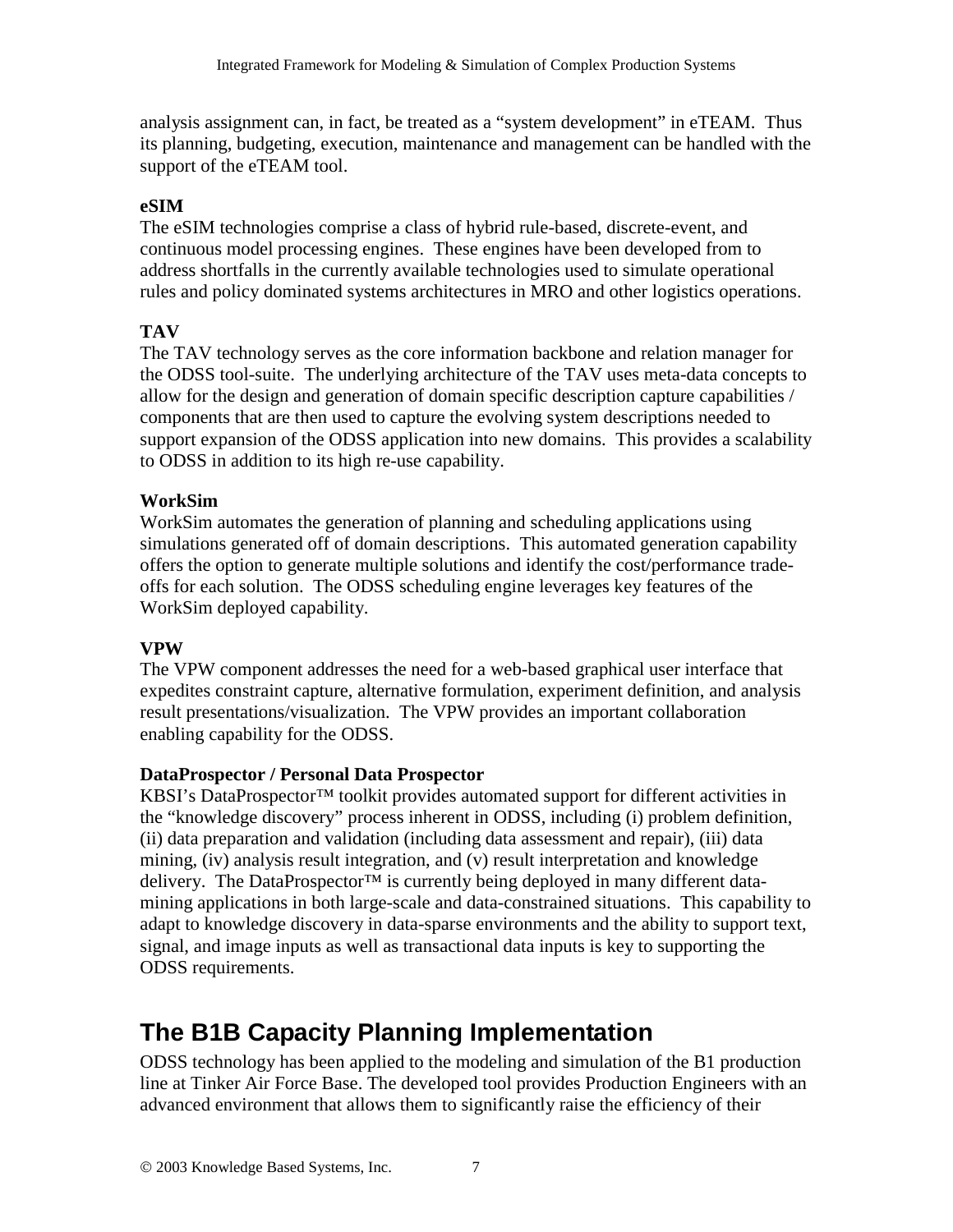modeling and simulation activities. Although trained and experienced as simulation analysts, creation of one single WITNESS® simulation model of the entire production process, even at a major job level of detail, as well as running the experiments on such a model, and, subsequently, processing the results can take a very long time. For a given set of modeling assumptions, the analysis can take anywhere from a week to several months, and the typical goal of an analysis assignment is to compare several models constructed under different modeling assumptions.

The rationale behind the B1-B project was to apply the ODSS technology to enhance the analysis capability associated with major job analysis: to make it more flexible, rapid, and accurate. The goal of the analysis efforts is in support of the Planners and Schedulers as well as to evaluate suggestions concerning process re-engineering. Thus, the ODSS was configured to support:

- Easy generation/reconfiguration of simulation model from a description of the production situation;
- Seamless link to simulation software (in this case, WITNESS®);
- "What-if" configuration and design option management environment;
- Estimation support for the stochastic model parameters;
- Analysis of the simulation trace produced by WITNESS<sup>®</sup> and customized reporting; and
- Hot start for the simulation based on the current work in progress status.

The system description repository started with the establishment of the reference process models describing the B1B PDM production; model development can be performed in (i) PROSIM®, (ii) Microsoft® Project, or (iii) Excel. In this implementation all three input forms were employed. The major jobs and their precedence relationships were provided in the form of MSProject and ProSim files. The required man-hours by skill type required for each major job and were provided in Excel files.

The analysis generation capability was configured to support two basic types of analysis:

- 1. Analysis with *constrained availability* where the user defines the daily amount of available labor resources.
- 2. Analysis with *unconstrained availability* assuming that any amount of labor is available upon request and the aircrafts are serviced immediately starting with the induction date.

The tool can also be used in a hybrid mode, where some of the resources are constrained and the others are not. For example, the facilities can be treated as a constrained resource and labor as an unconstrained resource and vice versa.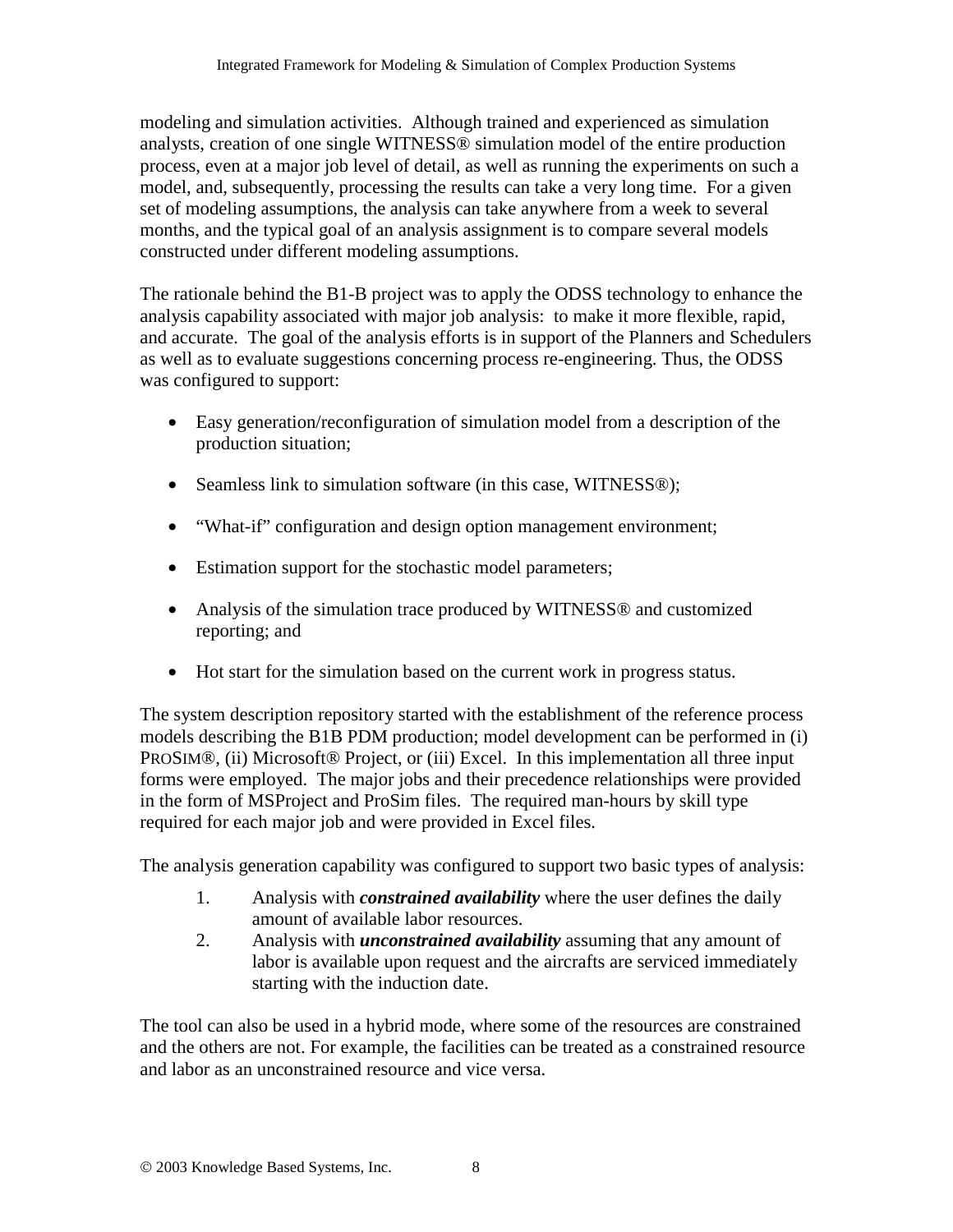The analysis can be performed in deterministic or stochastic modes. In the *deterministic* mode all the parameters of the master network are defined as constants; these parameters include the amount of hours by skill type required to perform the job and the duration of the job. The main purpose of the deterministic analysis is to produce the simulation trace and estimates of the depot capacity and labor requirements. In the *stochastic mode* the user will define stochastic function for the master network parameters (such as resource requirements and durations) that are treated as fixed values in the deterministic mode.

The resulting system is being used to assist in analyzing labor requirements for the B-1 production line at Tinker Air Force Base. The tool is being used by the Production Engineers who support the B-1 Master Scheduler with a capability to determine workload levels by skill type and by shop corresponding to the current work in progress and future aircraft inductions under different maintenance policies.

# **Benefits & Conclusion**

The ODSS will enhance proven technology for rapid creation and application of simulation modeling for Depot management decision support. The evolving capability uses a combination of integration of multiple sources of system descriptions, automated model generation, data mining and knowledge discovery methods to automatically reconfigure and apply systems simulation models. Because it incorporates description, model, and analysis results portal capabilities, the ODSS solution will enable collaborative depot shop systems modeling and analysis over geographically dispersed locations. The benefits of the proposed innovation to current and future OC-ALC/commercial depot process design and analysis initiatives are summarized in the following.

**(A) Reduced Simulation Lifecycle Costs:** ODSS technology will significantly reduce the time, effort, and cost required to develop, deploy, and maintain complex analysis models. This benefit will accrue through (i) rapid reconfigurability of simulations through the knowledge based model generation mechanisms and (ii) reduced cost of model maintenance through reconfigurability and through increased re-use of simulation life cycle information at the domain level and at the design level over extended periods of time. The proposed description-based approach to simulation development will enable future support analysts to rapidly respond to decision-maker requests starting from libraries of domain descriptions, analysis process models, as well simulation models.

**(B) Simulation Agility:** ODSS enables end users to *rapidly* and cost effectively reconfigure / reparameterize simulation models (including their architectures) in response to constantly changing problem needs and requirements. This capability is achieved through the reconfiguration mechanisms and the description-based approach to simulation development. This capability will help systems developers use simulation as a mechanism for responding rapidly to unpredictable changes in customer needs and requirements and environment changes. We refer to the rapid response capability as *simulation agility*.

**(C) Affordable, High-Performance Depot process:** The application of ODSS to the design of OC-ALC depot process will lead to the rapid deployment of a *cost-effective* and